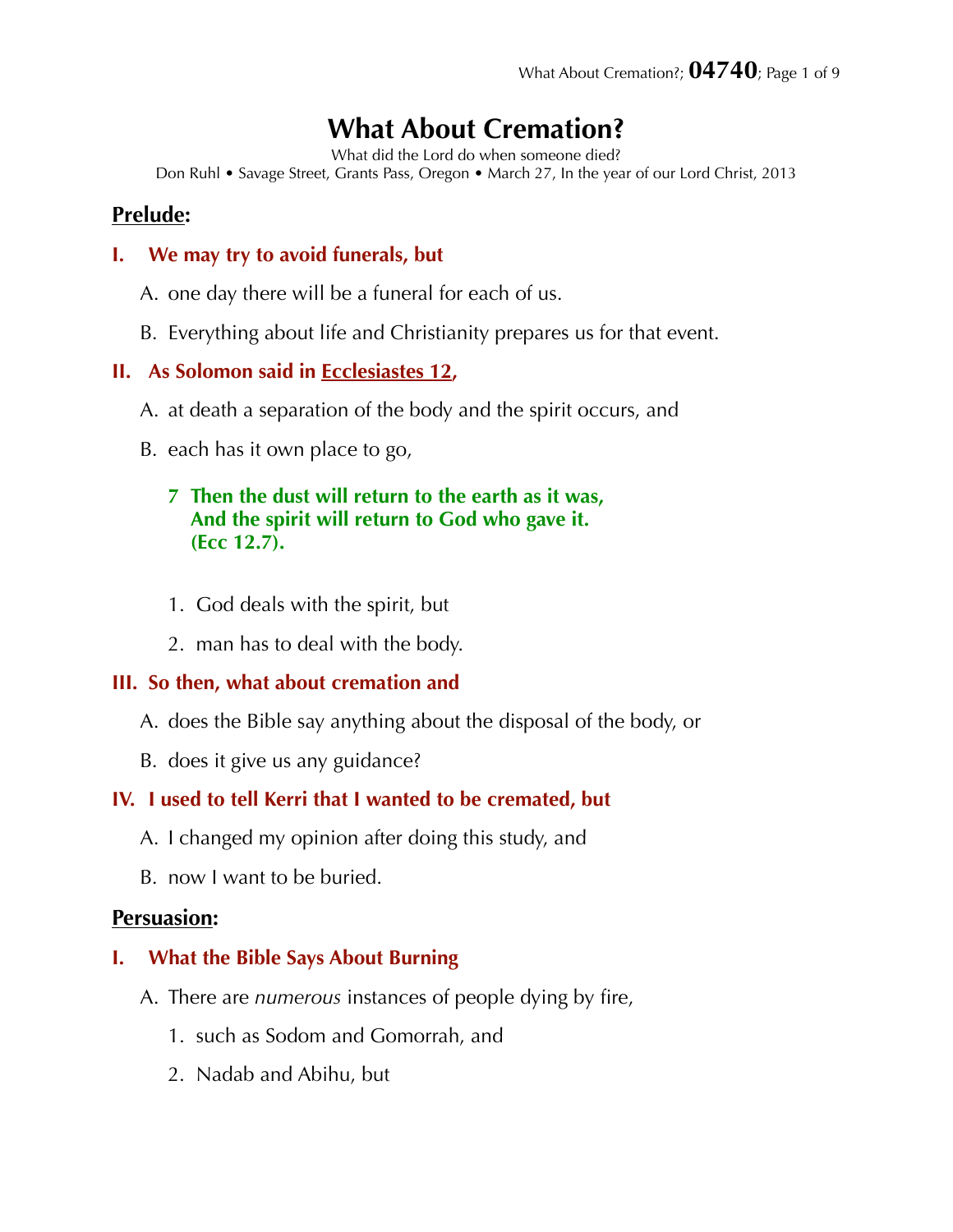- a) to me those do not apply here, because
- b) those talk about how people died,
	- (1) not what was done with their bodies after they died,
	- (2) which is what we are discussing with the issue of cremation.
- B. Joshua 7 shows what Israel did with Achan, that is,
	- 1. how he died and
	- 2. what they did with his body afterwards,

## **25 And Joshua said, "Why have you troubled us? The LORD will trouble you this day." So all Israel stoned him with stones; and they burned them with fire after they had stoned them with stones (Jos 7.25).**

- a) They stoned Achan first so that he undoubtedly died.
- b) Then they burned him, or cremated him.
- C. First Kings 13 shows an unnamed prophet
	- 1. speaking against Jeroboam and
	- 2. the false worship that he had started in the northern kingdom of Israel,

**2 Then he cried out against the altar by the word of the LORD, and said, "O altar, altar! Thus says the LORD: 'Behold, a child, Josiah by name, shall be born to the house of David; and on you he shall sacrifice the priests of the high places who burn incense on you, and men's bones shall be burned on you" (1Ki 13.2).** 

- a) This also appears to be a reference to cremation.
- D. Amos 6 speaks of burning the wicked,

## **8 The Lord God has sworn by Himself, The Lord God of hosts says:**

 **"I abhor the pride of Jacob, And hate his palaces; Therefore I will deliver up the city And all that is in it."**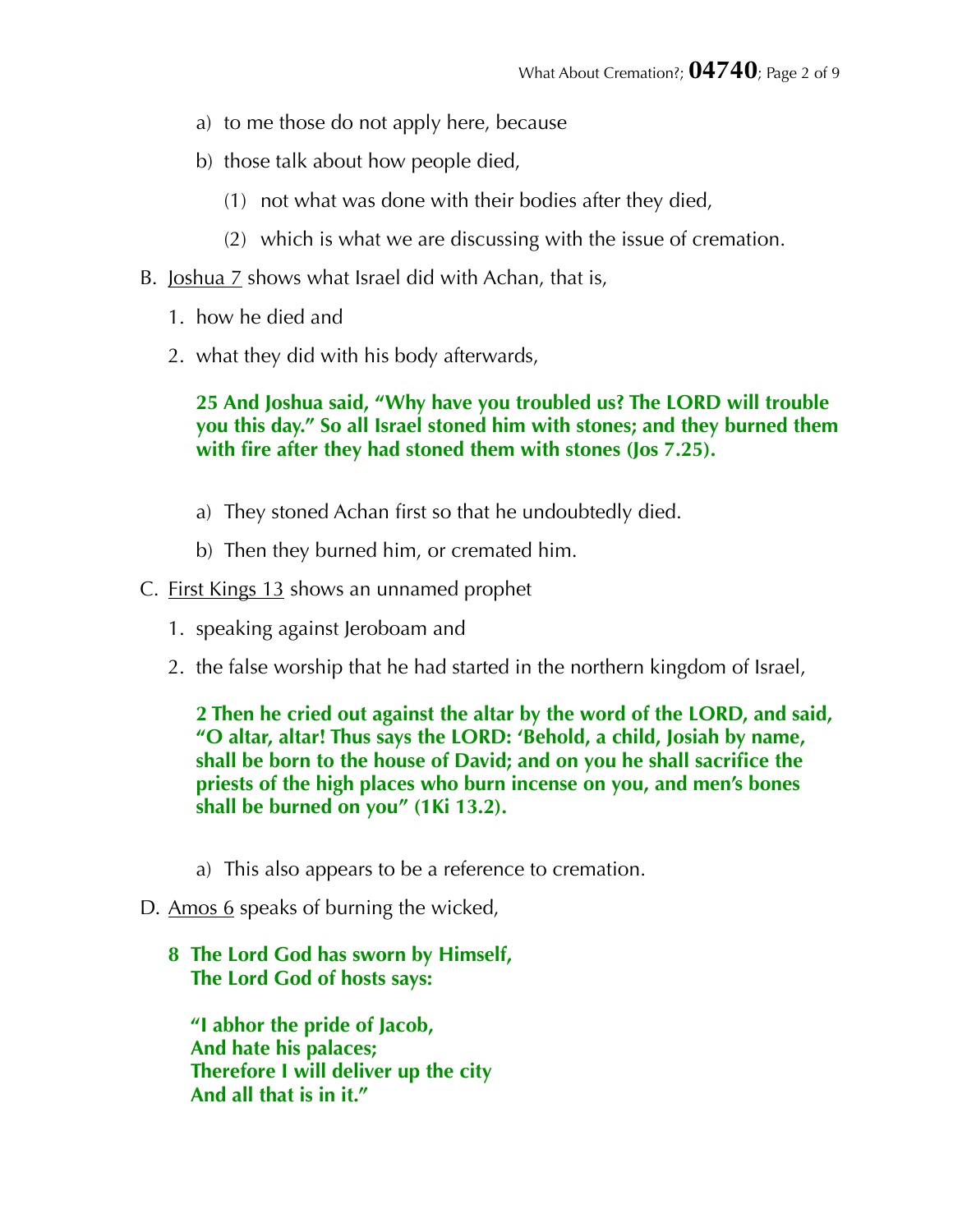**9 Then it shall come to pass, that if ten men remain in one house, they shall die. 10 And when a relative of the dead, with one who will burn the bodies, picks up the bodies to take them out of the house, he will say to one inside the house, "Are there any more with you?" Then someone will say, "None." And he will say, "Hold your tongue! For we dare not mention the name of the Lord."** 

**11 For behold, the Lord gives a command: He will break the great house into bits, And the little house into pieces. (Amos 6.8–11)** 

- 1. The NASV and the ESV do not mention burning.
- 2. However, the NKJV shows cremation.
- E. First Samuel 31 shows what some Israelites did
	- 1. with the bodies of Saul and Jonathan
	- 2. after the Philistines had killed them and decapitated them,

**12 …all the valiant men arose and traveled all night, and took the body of Saul and the bodies of his sons from the wall of Beth Shan; and they came to Jabesh and burned them there. 13 Then they took their bones and buried them under the tamarisk tree at Jabesh, and fasted seven days (1Sa 31.12, 13).** 

- a) Second Samuel 2 then shows what David said
- b) to the man who had done this thing,

**4 Then the men of Judah came, and there they anointed David king over the house of Judah. And they told David, saying, "The men of Jabesh Gilead were the ones who buried Saul." 5 So David sent messengers to the men of Jabesh Gilead, and said to them, "You are blessed of the LORD, for you have shown this kindness to your lord, to Saul, and have buried him. 6 And now may the LORD show kindness and truth to you. I also will repay you this kindness, because you have done this thing" (2Sa 2.4–6).**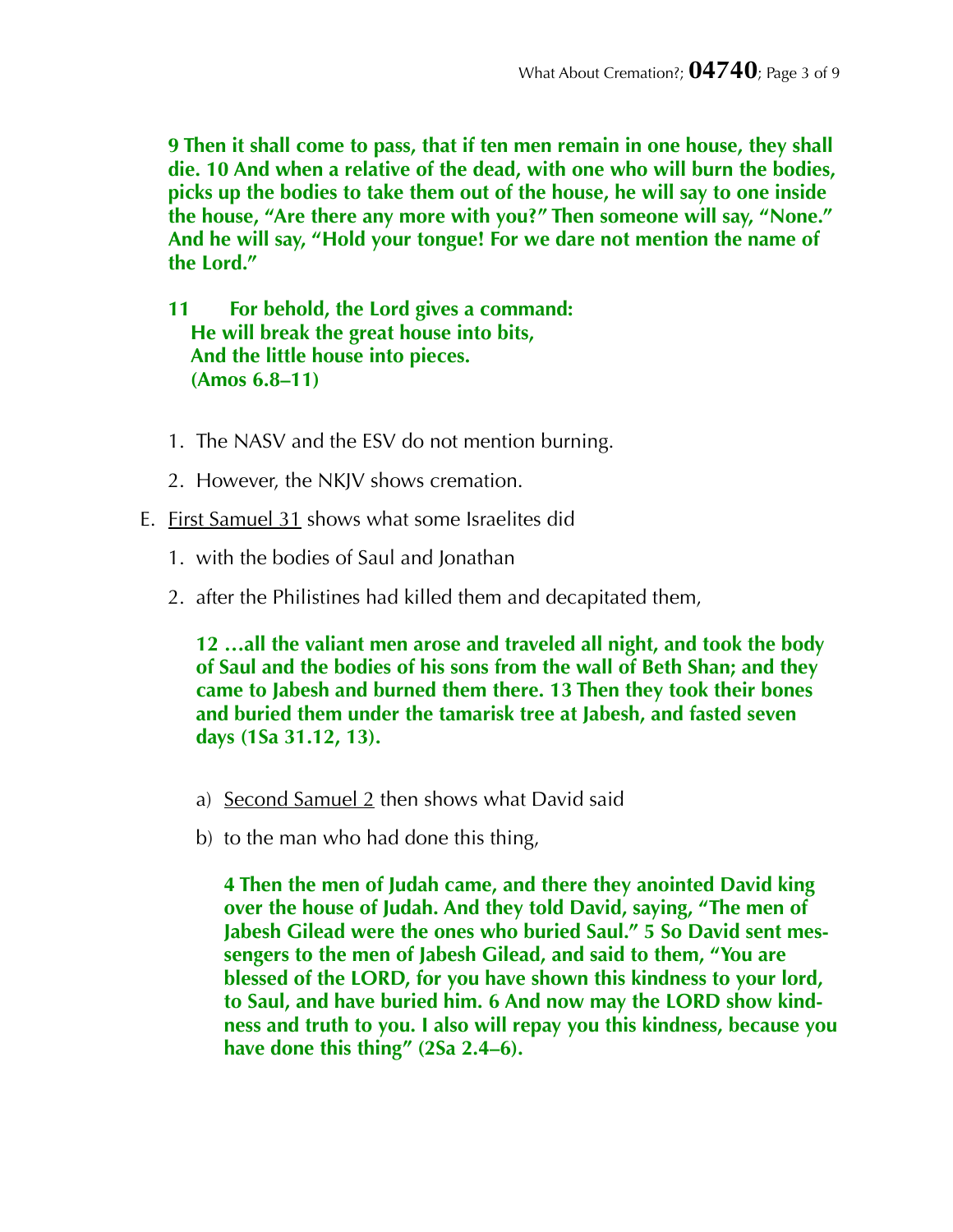- (1) While David did not mention the cremation,
- (2) yet, he clearly approved of their handling of the bodies.
- F. Most of what we see in the Bible about burning
	- 1. happened to wicked people, or
	- 2. that wicked people died by fire.
		- a) However, this last instance shows a man of God
		- b) approving of the actions of both a cremation and a burial.
- G. Second Kings 23.16ff

## **II. Biblical Examples of Burials**

A. Genesis 15 records the promise of God to Abraham,

**15 "Now as for you, you shall go to your fathers in peace; you shall be buried at a good old age" (Gen 15.15).** 

B. Genesis 23 tells us what Abraham did with Sarah,

**19 And after this, Abraham buried Sarah his wife in the cave of the field of Machpelah, before Mamre (that is, Hebron) in the land of Canaan (Gen 23.19).** 

C. Genesis 25 shows what the sons of Abraham did with his body,

**9 And his sons Isaac and Ishmael buried him in the cave of Machpelah, which is before Mamre, in the field of Ephron the son of Zohar the Hittite (Gen 25.9).** 

D. Genesis 47 shows that Jacob asked to be buried, but not in Egypt,

**29 When the time drew near that Israel must die, he called his son Joseph and said to him, "Now if I have found favor in your sight, please put your hand under my thigh, and deal kindly and truly with me. Please do not bury me in Egypt (Gen 47.29).**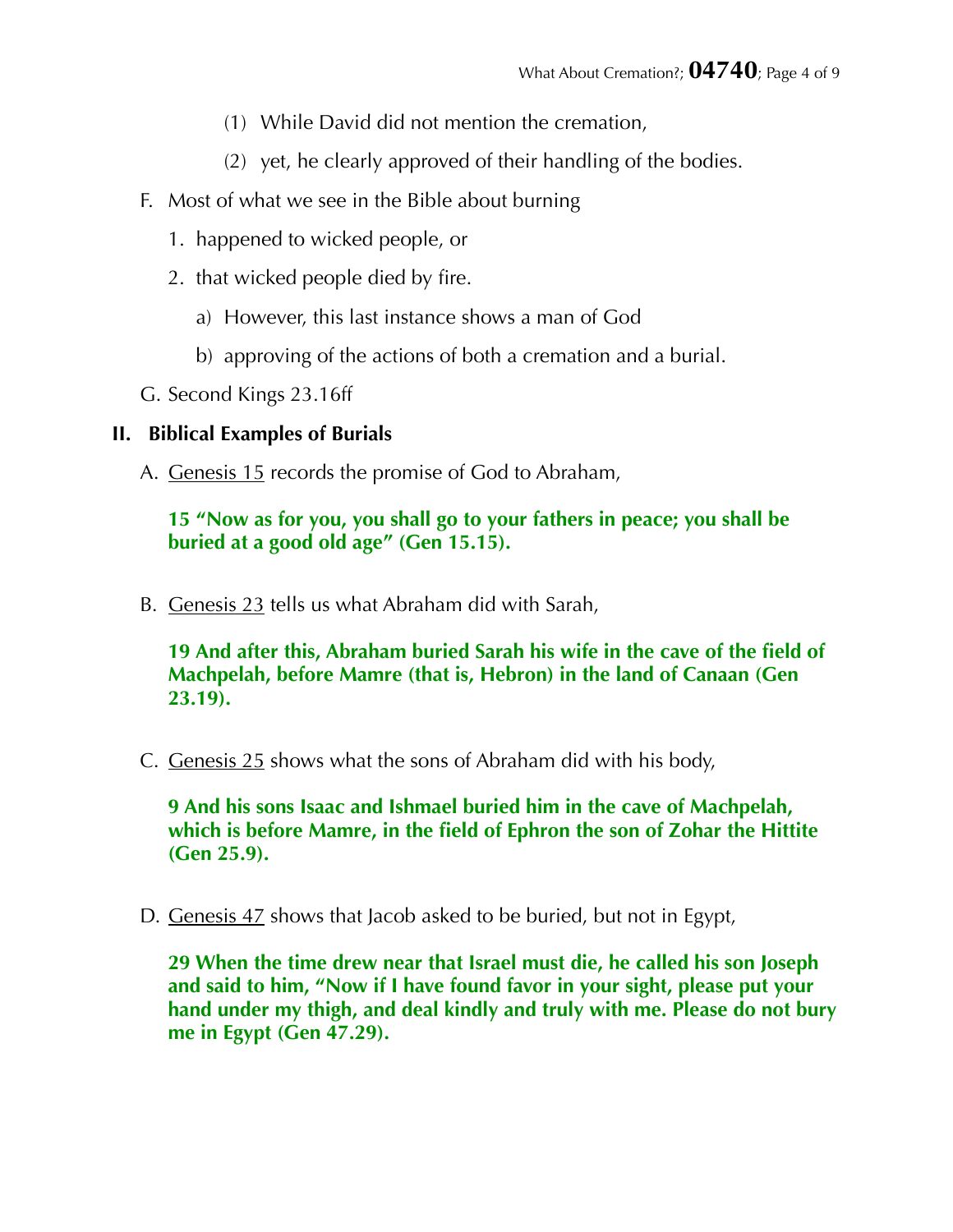E. Genesis 50 says that Joseph made the nation promise to bury him in Canaan,

**25 Then Joseph took an oath from the children of Israel, saying, "God will surely visit you, and you shall carry up my bones from here" (Gen 50.25).** 

- F. Deuteronomy 34 is one of the most significant passages in the Bible, because
	- 1. of who did the burying,

#### **6 And** *[God] buried* **[Moses] in a valley in the land of Moab, opposite Beth Peor; but no one knows his grave to this day (Deu 34.6).**

2. <u>Jude</u> adds more insight into what happened,

**8 Likewise also these dreamers defile the flesh, reject authority, and speak evil of dignitaries. 9 Yet Michael the archangel, in contending with the devil, when he disputed about the body of Moses, dared not bring against him a reviling accusation, but said, "The Lord rebuke you!" (Jude 8, 9).** 

G. Second Chronicles 22.9

**9 Then he searched for Ahaziah; and they caught him (he was hiding in Samaria), and brought him to Jehu. When they had killed him, they buried him, "because," they said, "he is the son of Jehoshaphat, who sought the Lord with all his heart." So the house of Ahaziah had no one to assume power over the kingdom (2Ch 22.9).** 

- H. Jesus was buried.
- I. Acts 8.2 says that devout men buried Stephen and lamented.
- J. There are *many* other examples of burial.

#### **III. Some Objections to Cremation Are Also Objections to Burial**

- A. Ecclesiastes 12 does not reveal new truth about the body, but
	- 1. uses it to make a point,
	- 2. that we should remember the Lord before our bodies return to the dust.
		- a) Even without going to the Bible,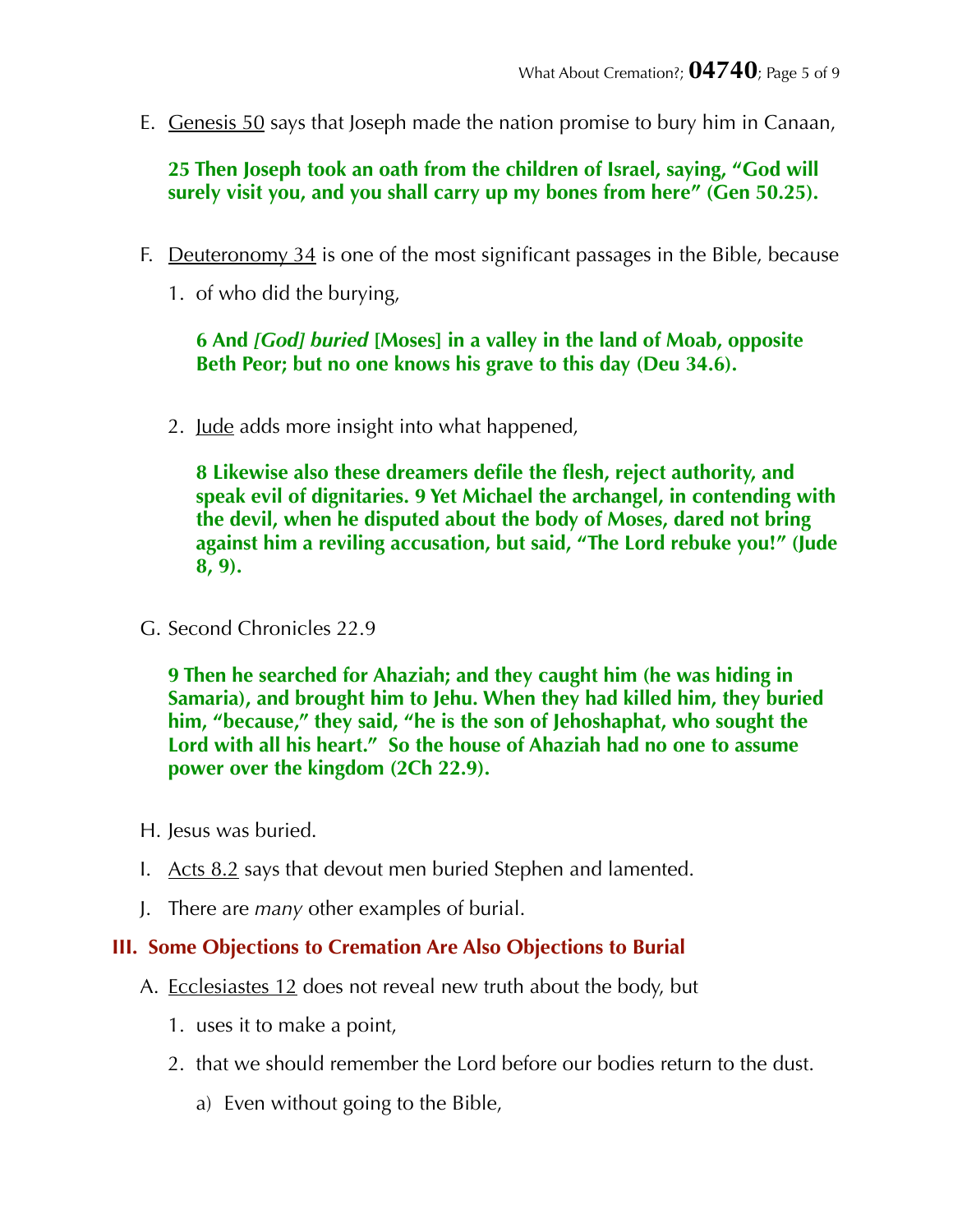- b) we know that the body breaks down slowly and returns to the dust.
- B. Both cremation and burial without cremation
	- 1. return the body to the dust, but
	- 2. cremation speeds up the process.
		- a) What does cremation do?
		- b) It burns the body, turning it instantly to ashes, or to dust.
			- (1) What does burial do?
			- (2) It allows the body to turn to the dust slowly, or naturally.
- C. Some object to cremation because they believe it prevents the resurrection.
	- 1. What then of those who have died in fires,
	- 2. especially those who have died for their faith, being burned at the stake?
		- a) Paul alluded to this,

## **3 And though I bestow all my goods to feed the poor, and** *though I give my body to be burned***, but have not love, it profits me nothing (1Co 13.3).**

- b) Shall those who have died by fire,
	- (1) not experience the resurrection?
	- (2) He who created the body from the dust,
		- (a) can re-create the body from the dust again!
		- (b) If you believe Genesis 1.1,
			- i) you can believe that God can do anything,
			- ii) including resurrect a body
				- (1) that has been cremated,
				- (2) whose ashes have been strewn about,
				- (3) whose ashes the plants and trees have used, and
					- (a) then we use those plants and trees.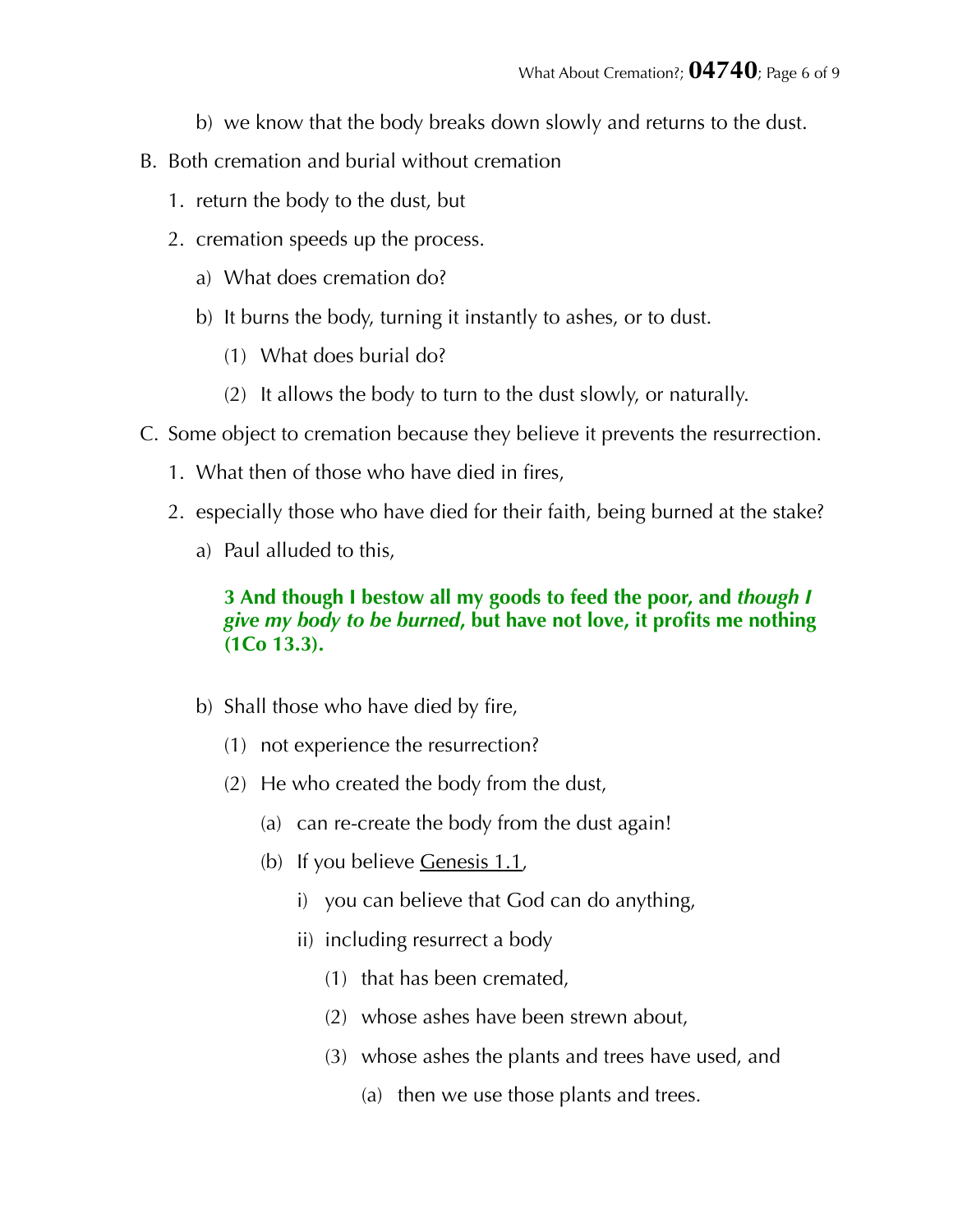- (b) God can bring it all together again.
- 3. Moreover, this would also be true of burial, for
	- a) the body is decaying to where it is no more,
	- b) unless in a very dry environment.

#### **IV. Attitude Toward the Body**

- A. Some act as though the body is nothing after death.
	- 1. They do not care what is done with their bodies after death.
	- 2. Remember that Jesus allowed a woman to prepare His body for burial.
	- 3. The Bible shows Joseph, Nicodemus, and several women caring for His body after His death, all with the approval of the Spirit.
- B. Yet, the things we own now
	- 1. that do not have life, or a soul, or a spirit,
	- 2. we treat well.
		- a) Why should we treat the deceased's body
		- b) where they formerly lived, and
			- (1) which the Lord shall raise from the dead,
			- (2) with disrespect as though it means nothing?
				- (a) The examples of burial I showed you,
				- (b) shows that we should treat the dead body well.
- C. Letting our family know of our wishes, helps them.
- D. The body is a creation of God and we should treat His creation well.
- E. Remember that a woman prepared the body of Jesus for burial (John 12.1–7).
	- 1. Remember the Jews took care of His body after He died (John 19.38–42).
	- 2. I am not arguing that we have to be elaborate or expensive, but
		- a) we still need to be respectful of the body
		- b) once inhabited by our loved one and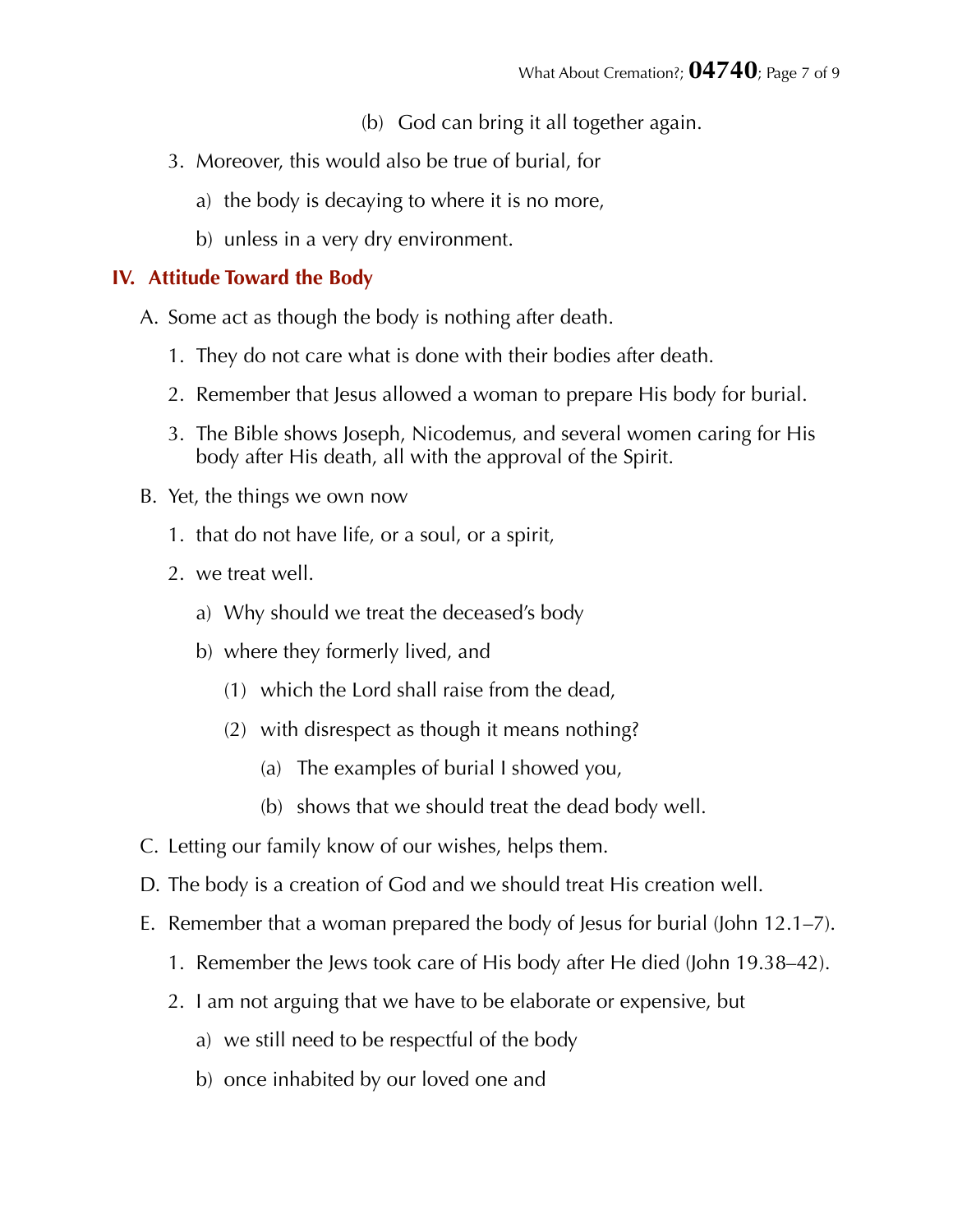- (1) which they shall inhabit again at the resurrection.
- (2) I am not saying that we should avoid cremation because
	- (a) that prevents the resurrection, for it does not.
	- (b) I am simply arguing against the idea that the body is nothing.
		- i) How does the military treat the bodies of fallen warriors?
		- ii) Shall we be less respectful?

## **V. No Commands to Backup the Examples**

- A. There are some examples we follow because
	- 1. there are commands backing up those examples.
	- 2. For example, the Lord told us to remember His body and blood, but
		- a) He did not say when to do it.
		- b) We see what the early church did, and so we observe on Sunday.
- B. We have examples in the Bible of burials,
	- 1. even of God burying someone, but
	- 2. we do not have commands or regulations,
		- a) especially in the New Testament,
		- b) of how we are to dispose of the body.
- C. Therefore, we cannot condemn various practices,
	- 1. unless, of course, there is something inherently sinful about the practice,
	- 2. nor can we say there is only one way to dispose of a human body.
- D. As Romans 14 teaches, it is a matter of personal choice.

**5 One person esteems one day above another; another esteems every day alike. Let each be fully convinced in his own mind (Rom 14.5).** 

**14 I know and am convinced by the Lord Jesus that there is nothing unclean of itself; but to him who considers anything to be unclean, to him it is unclean (Rom 14.14).**